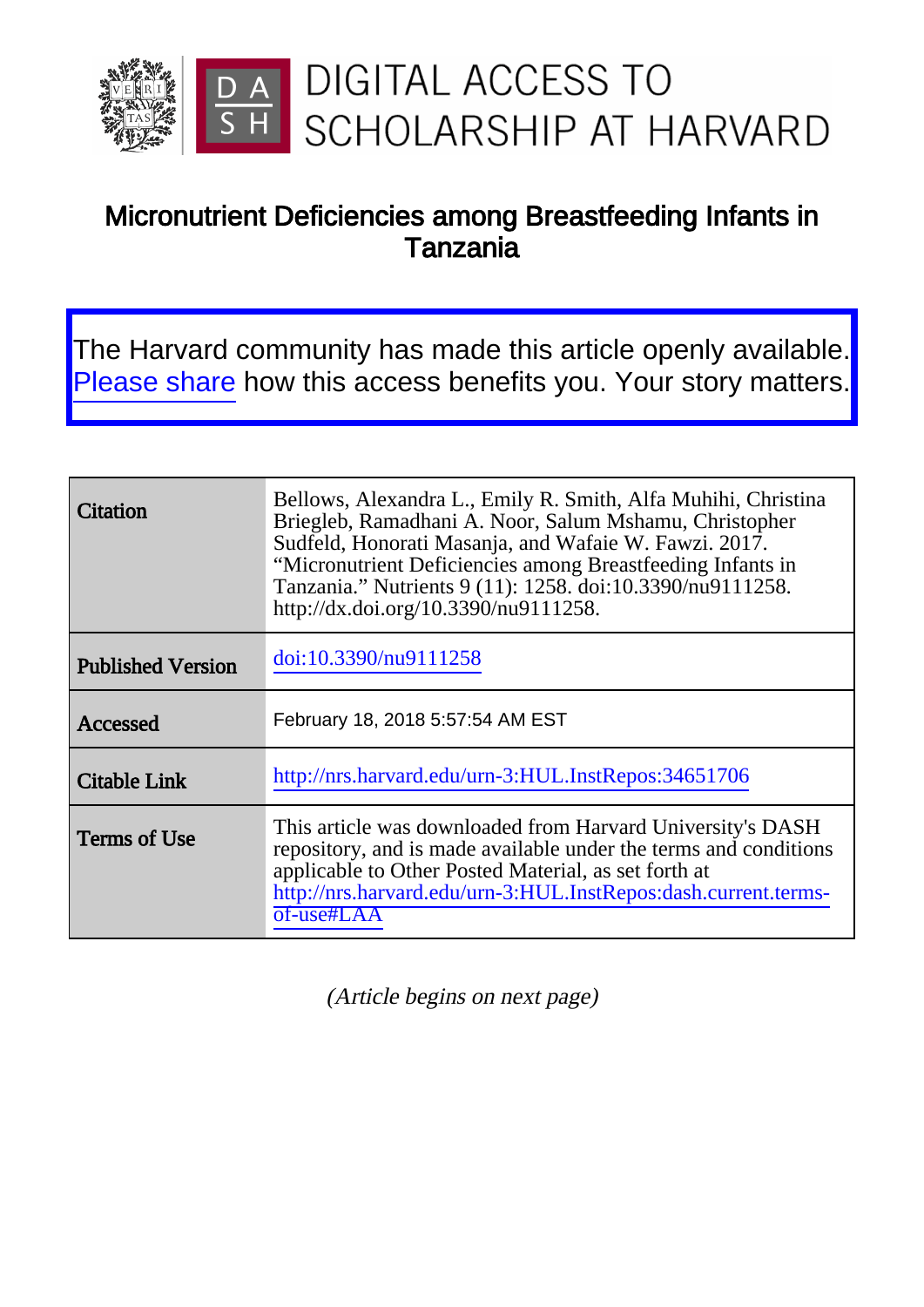



# *Article* **Micronutrient Deficiencies among Breastfeeding Infants in Tanzania**

**Alexandra L. Bellows 1,2,\*, Emily R. Smith 2,3, Alfa Muhihi <sup>4</sup> [ID](https://orcid.org/0000-0002-4477-7300) , Christina Briegleb <sup>2</sup> , Ramadhani A. Noor <sup>5</sup> , Salum Mshamu <sup>6</sup> , Christopher Sudfeld <sup>2</sup> , Honorati Masanja <sup>7</sup> and Wafaie W. Fawzi 1,2,5**

- <sup>1</sup> Department of Epidemiology, Harvard T.H. Chan School of Public Health, Boston, MA 02115, USA; mina@hsph.harvard.edu
- <sup>2</sup> Department of Global Health and Population, Harvard T.H. Chan School of Public Health, Boston, MA 02115, USA; ersmith@hsph.harvard.edu (E.R.S.); chbriegleb@gmail.com (C.B.); crsudfeld@gmail.com (C.S.)
- <sup>3</sup> Department of Gastroenterology, Hepatology and Nutrition, Boston Children's Hospital, Boston, MA 02115, USA
- <sup>4</sup> Management and Development for Health, P.O. Box 79810 Dar es Salaam, Tanzania; selukundo@gmail.com<br><sup>5</sup> Department of Nutrition, Harvard T.H. Chan School of Public Health, Boston, MA 02115, USA:
- <sup>5</sup> Department of Nutrition, Harvard T.H. Chan School of Public Health, Boston, MA 02115, USA; ramanoor@gmail.com
- <sup>6</sup> Africa Academy for Public Health, P.O. Box 79810 Dar es Salaam, Tanzania; salum.mshamu@gmail.com
- 7 Ifakara Health Institute, P.O. Box 78373 Dar es Salaam, Tanzania; hmasanja@ihi.or.tz
- **\*** Correspondence: abellows@hsph.harvard.edu; Tel.: +1-617-432-5299

Received: 25 October 2017; Accepted: 13 November 2017; Published: 17 November 2017

**Abstract:** Infant mortality accounts for the majority of child deaths in Tanzania, and malnutrition is an important underlying cause. The objectives of this cross-sectional study were to describe the micronutrient status of infants in Tanzania and assess predictors of infant micronutrient deficiency. We analyzed serum vitamin D, vitamin B12, folate, and ferritin levels from 446 infants at two weeks of age, 408 infants at three months of age, and 427 mothers three months post-partum. We used log-Poisson regression to estimate relative risk of being deficient in vitamin D and vitamin B12 for infants in each age group. The prevalence of vitamin D and vitamin B12 deficiency decreased from 60% and 30% at two weeks to 9% and 13% at three months respectively. Yet, the prevalence of insufficiency at three months was 49% for vitamin D and 17% for vitamin B12. Predictors of infant vitamin D deficiency were low birthweight, urban residence, maternal education, and maternal vitamin D status. Maternal vitamin B12 status was the main predictor for infant vitamin B12 deficiency. The majority of infants had sufficient levels of folate or ferritin. Further research is necessary to examine the potential benefits of improving infants' nutritional status through vitamin D and B12 supplements.

**Keywords:** micronutrients; infants; Tanzania; vitamin B12; vitamin D

# **1. Introduction**

In 2015, the global under-five mortality rate was estimated to be 41 deaths per 1000 livebirths and the neonatal mortality rate was estimated to be 18 deaths per 1000 livebirths; however, many low- and low-middle income countries have significantly higher rates [\[1\]](#page-10-0). In order to meet the new Sustainable Development Goals (SDGs), significant reductions in under-five mortality and neonatal mortality must be achieved [\[2\]](#page-10-1). Despite progress in reducing child mortality in Tanzania, neonatal and infant mortality still accounts for the majority of child deaths  $[3,4]$  $[3,4]$ . Tanzania's under-five mortality was 60 deaths per 1000 livebirths and neonatal mortality rate was 22 deaths per 1000 livebirths in 2015 [\[1\]](#page-10-0). Understanding the relative importance of underlying causes of neonatal and post neonatal death is important for identifying high impact interventions.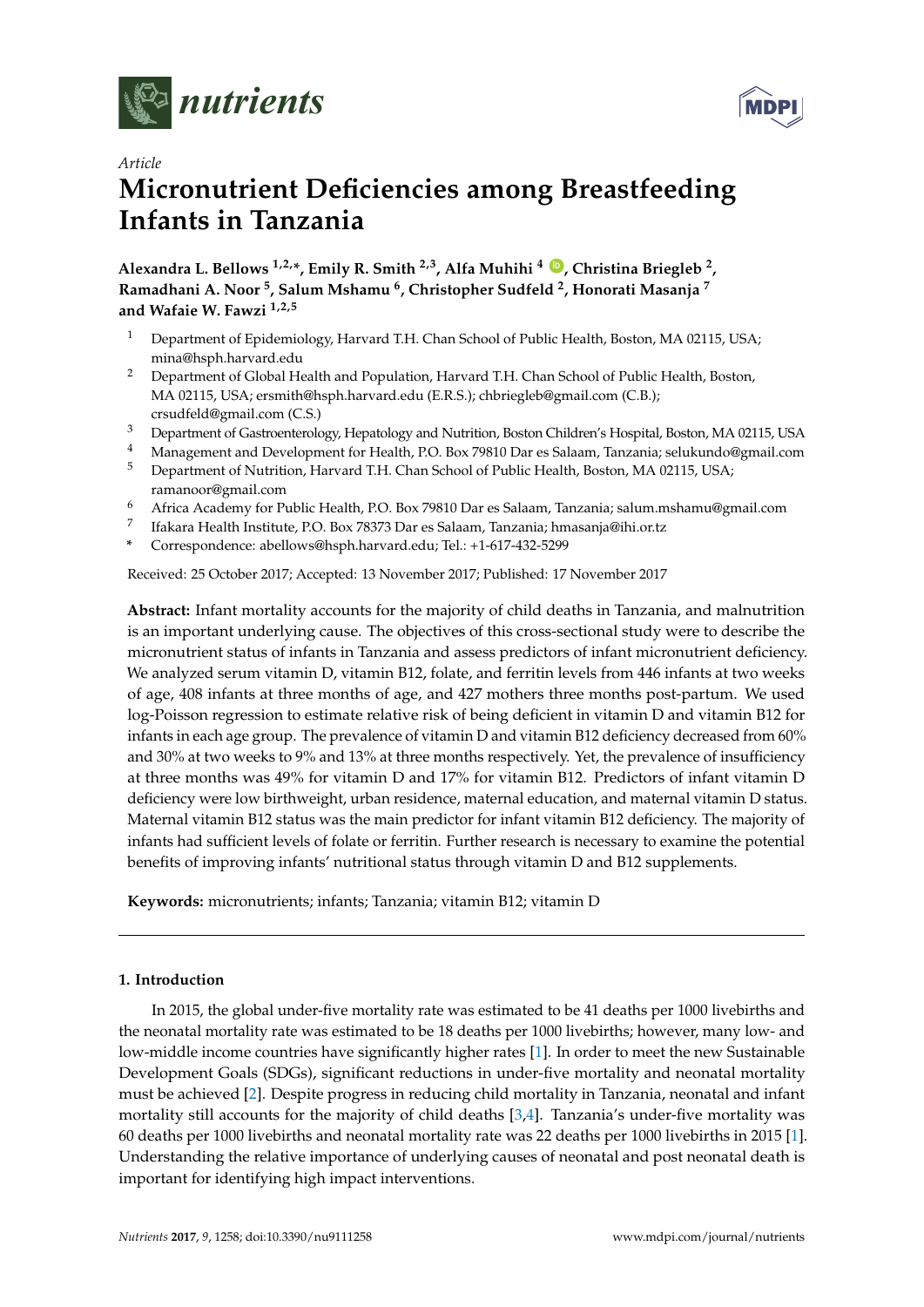Malnutrition is a major underlying cause for a significant proportion of under-five mortality [\[5\]](#page-11-1). Micronutrient deficiencies are preventable sources of malnutrition that can directly affect an individual's health and their cognitive and physical attainments. Micronutrients consist of both vitamins and minerals that are vital to biochemical pathways in the body that promote physical growth and cognitive development [\[6\]](#page-11-2). An estimated two billion individuals are affected by chronic deficiencies in essential micronutrients [\[7](#page-11-3)[,8\]](#page-11-4). Evidence suggests that deficiency of multiple micronutrients tend to coexist in low- and middle-income countries where diets with low dietary diversity are common [\[9–](#page-11-5)[11\]](#page-11-6); women and children under five years of age are at the highest risk of deficiency [\[6\]](#page-11-2). The first 1000 days of life is a critical period for growth and development, yet little is known about the prevalence of micronutrient deficiencies in infants, particularly in infants less than six months of age.

Vitamin D, vitamin B12, folate, and ferritin are essential for child growth and development. Vitamin D regulates calcium metabolism, promotes bone health, and its deficiency is associated with microbial infections, inflammation, and HIV infection [\[12\]](#page-11-7). In addition, it is one of the most common nutritional deficiencies in both children and adults [\[13\]](#page-11-8). Vitamin D is naturally occurring in the human body and is synthesized by the body when the skin is exposed to ultraviolet B light. Consumption of food rich in vitamin D has a limited effect on serum vitamin D status [\[14,](#page-11-9)[15\]](#page-11-10). Studies have shown that low infant vitamin D status is associated with low birthweight and lack of sunlight [\[16\]](#page-11-11). Evidence suggests newborn vitamin D status is highly correlated with maternal vitamin D status [\[17\]](#page-11-12). Vitamin B12 deficiency is primarily due to insufficient dietary intake of animal food sources or poor absorption. Vitamin B12 is only naturally found in animal food products and is not synthesized in the body [\[18\]](#page-11-13). Populations that consume mostly a vegetarian diet or have infrequent access to animal sources of food are at a high risk of vitamin B12 deficiency [\[18,](#page-11-13)[19\]](#page-11-14). Infants aged four-to-six months with low vitamin B12 have a greater risk of developmental delays [\[20\]](#page-11-15). Studies have found that women deficient in vitamin B12 have lower concentrations of vitamin B12 in their breastmilk, potentially affecting the vitamin B12 status of their breastfed infant [\[18,](#page-11-13)[21–](#page-11-16)[23\]](#page-11-17). Studies have shown that premature and low-birth-weight infants have lower levels of vitamin B12 compared to full-term infants and those with normal birth weight [\[24\]](#page-11-18). Low folate during infancy is associated with delayed growth and low folate during pregnancy can result in neural tube defects [\[25\]](#page-11-19). Folate is introduced into the body through consumption of foods high in dietary folate such as green leafy vegetables, legumes, and fortified cereals. Populations that consume unfortified wheat or rice are at a higher risk of deficiency [\[18\]](#page-11-13). Maternal folate status does not affect breastmilk concentration of folate unless the mother is severely deficient [\[26\]](#page-11-20). Iron deficiency is a main source of anemia worldwide [\[27\]](#page-11-21). Infants with iron deficiency anemia are at a greater risk for impaired motor, mental, and physical development [\[28\]](#page-12-0). Ferritin stores in the body are high at birth and continue to rise for the first two months of life and then rapidly decline until the end of the first year [\[29\]](#page-12-1). At birth, duration of gestation, sex, and maternal iron status can affect ferritin concentrations [\[30\]](#page-12-2).

The objectives of this study were to assess vitamin D, vitamin B12, folate, and ferritin status among Tanzanian infants at two weeks and three months of age and assess the association between risk factors, including maternal micronutrient status, with infant micronutrient deficiency.

#### **2. Materials and Methods**

#### *2.1. Study Participants*

Study participants were randomly selected infants and mothers from the Tanzania NEOVITA trial a randomized double-blind, placebo control trial for vitamin A supplementation in the Dar es Salaam and Morogoro Regions of Tanzania. Details of the study have been described elsewhere [\[31,](#page-12-3)[32\]](#page-12-4). Briefly, pregnant women were recruited during household visits, at an antenatal care visit, or at birth; newborns were randomized to a single dose of vitamin A (50,000 IU) or placebo within three days of birth. Participants included in the study intended to stay in the study area for at least six months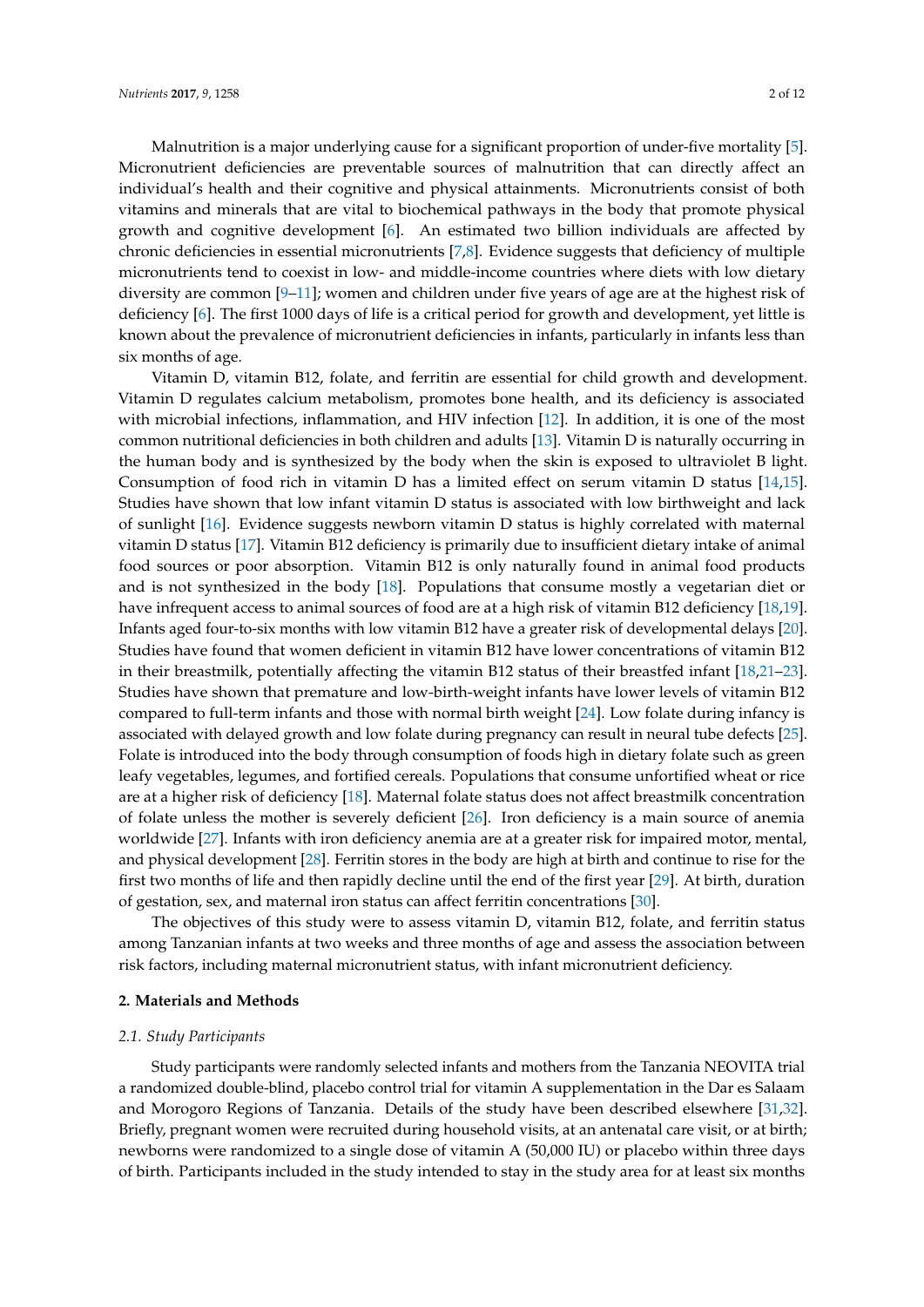after birth. Infants enrolled in other clinical trials and infants born with congenital abnormalities were excluded from enrollment. Field staff assessed infant health at 1, 3, 6, and 12 months of age. This study received ethical approval from the Institutional Review Boards of the Harvard T.H. Chan School of Public Health, Ifakara Health Institute, National Institute of Medical Research, and by the WHO Ethical Review Committee [\[31](#page-12-3)[,32\]](#page-12-4).

# *2.2. Blood Sampling*

<span id="page-3-1"></span>A subset of infants was randomly selected for blood sample collection at ages two weeks and three months. For sampling at three months, infants sampled at two weeks were excluded; therefore, no infant was sampled at both two weeks and three months. Maternal samples were collected at three months postpartum concurrent with infant samples at that age. Blood specimens were from a random sampling of participants across all study areas and seasons [\[32\]](#page-12-4). Written informed consent was obtained before extracting 0.5 to 1.0 mL of blood via a heel-prick from the infant or via venipuncture from the mother.

Blood samples were sent to the study laboratory for serum separation and cryostorage at −80 ◦C. Blood samples were analyzed at Boston Children's Hospital (Boston, MA, USA) for vitamin D (25OHD), serum vitamin B12, folate, and ferritin [\[32\]](#page-12-4). Vitamin D was measured by an enzyme immunoassay from Immunodiagnostic Systems Inc. (Fountain Hills, AZ, USA). Serum vitamin B12 and folate were measured with an electrochemiluminescence binding assay on the Roche E Modular system (Roche Diagnostics, Indianapolis, IN, USA) [\[33\]](#page-12-5). Ferritin was measured by a colorimetric assay using the Roche P Modular system (Roche Diagnostics, Indianapolis, IN, USA). High-sensitivity C-reactive protein (hsCRP) was measured with an immunoturbidimetric assay on the Roche P Modular system (Roche Diagnostics, Indianapolis, IN, USA).

#### *2.3. Statistical Analysis*

Mean, standard deviation, median, 25th percentile, and 75th percentile for each micronutrient were calculated for infants two weeks, infants three months, and mothers three months postpartum. Definitions of deficiency for each micronutrient were based on established cutoffs. Definitions for maternal and infant micronutrient deficiencies are listed in Table [1.](#page-3-0)

<span id="page-3-0"></span>

| Indicator                         | Definition                                                          | Population                                                   | Cutoff                                       |
|-----------------------------------|---------------------------------------------------------------------|--------------------------------------------------------------|----------------------------------------------|
| Serum 25(OH)D                     | Vitamin D Deficiency [34]<br>Insufficient Vitamin D [34]            | All Ages<br>All Ages                                         | $<$ 50 nmol/L<br>$50-75$ nmol/L              |
| Serum Vitamin B12                 | Vitamin B12 Deficiency [18]<br><b>Insufficient Vitamin B12 [18]</b> | All Ages<br>All Ages                                         | $<$ 203 pg/mL<br>203-271 pg/mL               |
| Serum Folate                      | Folate Deficiency [18]                                              | All Ages                                                     | $<$ 4 ng/ml                                  |
| Iron Deficiency<br>Serum Ferritin |                                                                     | Adults [35]<br>Infants 3 months [35]<br>Infants 2 weeks [36] | $<$ 15 ng/mL<br>$<$ 12 ng/mL<br>$<$ 30 ng/mL |

**Table 1.** Definitions and cutoff values for maternal and infant micronutrient status.

We used SAS PROC GENMOD's log-Poisson regression with robust variances [\[37\]](#page-12-9) to estimate the relative risk of being deficient for vitamin D and vitamin B12 based on both infant and maternal predictors for infants at two weeks and three months old. Outcomes of interest were infant vitamin D deficiency (<50 nmol/L) and infant vitamin B12 deficiency (<203 pg/mL). Risk factors included in the multivariate model were low birthweight (less than 2500 g), preterm birth (less than 37 weeks of gestation), sex, urban residence, number of antenatal care visits (<4 visits, ≥4 visits), maternal education (none, 1–7 years, >7 years), maternal age (<20 years, 20–25 years, 25–30 years, >30 years), and maternal micronutrient status. Urban residence was defined as those recruited from Dar es Salaam study sites. For the model predicting infant vitamin D deficiency at three months, maternal vitamin D status was defined as either sufficient ( $\geq$ 50 nmol/L), deficient ( $\lt$ 50 nmol/L), or missing [\[34\]](#page-12-6). For the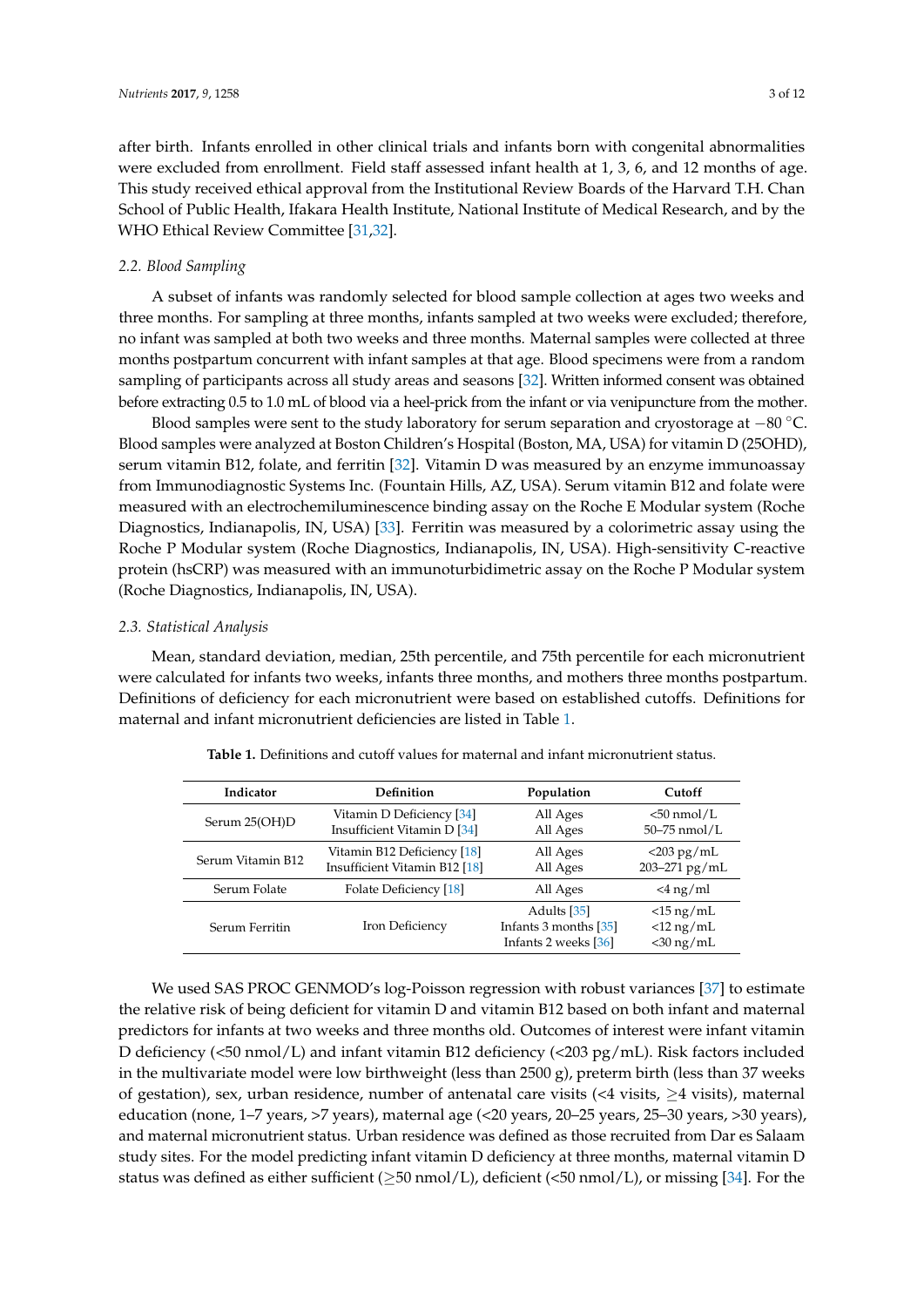model predicting infant vitamin B12 deficiency at three months, maternal vitamin B12 status was defined as sufficient (>271 pg/mL), marginally deficient (203–271 pg/mL), deficient (<203 pg/mL), or missing [\[18\]](#page-11-13). Univariate analyses were conducted for variables that were considered a priori as potential predictors, and all variables were included in the multivariate model. Preterm and low birthweight were not included in the same model due to collinearity. For all covariates besides preterm, reported relative risks, confidence intervals, and *p* values are from a multivariate model that includes low birthweight, but not preterm. *p* for trend values were reported for maternal age and maternal education categorical variables. Models for infants at two weeks did not have maternal vitamin deficiency because maternal status was not collected in this age group. Statistical analysis was conducted using SAS, Version 9.4 (SAS Institute Inc., Cary, NC, USA).

# **3. Results**

We processed 1281 blood samples that measured at least one of the following micronutrients: vitamin D, vitamin B12, folate, ferritin, and hsCRP. A total of 446 infants were sampled at two weeks old, 408 infants sampled were at three months old, and 427 mothers were sampled at three months postpartum. Of the infants sampled at three months and mothers sampled at three months postpartum, 364 were infant-mother pairs.

Baseline characteristics for infants with samples at two weeks and infants with samples at three months are displayed in Table [2.](#page-4-0) A total of 13% of infants sampled at two weeks and 17% of infants sampled at three months were born preterm (before 37 weeks of gestation). The majority of infants (97.8%) in our sample received colostrum at birth and 90% of infants were breastfed within one hour of birth. From the sample, 43% of mothers reported exclusive breastfeeding at three months and 46% reported partial or predominate breastfeeding at three months. For both infant groups, only a quarter of mothers reported having four or more antenatal care visits (ANC).

<span id="page-4-0"></span>

|                                                             | Infants 2 Weeks $(n = 446)$ | Infants 3 Months $(n = 408)$ |
|-------------------------------------------------------------|-----------------------------|------------------------------|
| <b>Infant Characteristics</b>                               |                             |                              |
| Age (weeks) (mean (SD))                                     | 2.4(0.3)                    | 13.2(0.5)                    |
| Male $(n \ (\%)$                                            | 231 (51.8)                  | 214 (52.5)                   |
| Preterm $(\leq 37$ weeks) $(n \ (\%)$                       | 51(13.1)                    | 50(16.9)                     |
| Birthweight (g) (mean (SD))                                 | 3084.3 (449.5)              | 3063.3 (475.6)               |
| Small for gestational age $(n \ (\%))$                      | 68 (17.4)                   | 56 (19.0)                    |
| Twin or triplet $(n \ (\%))$                                | 8(1.8)                      | 13(3.2)                      |
| Cesarean section $(n \, (\%)$                               | 26(5.8)                     | 18(4.4)                      |
| Breastfed within 1 h of birth $(n \ (\%))$                  | 395 (88.6)                  | 374 (91.7)                   |
| Fed Colostrum $(n \ (\%))$                                  | 435 (97.5)                  | 401 (98.3)                   |
| Breastfeeding status at 3 months $(n \, (\%)$               |                             |                              |
| Exclusive                                                   | $\mathbf{1}$                | 175 (42.9)                   |
| Predominant/Partial                                         | $\mathbf{1}$                | 189 (46.3)                   |
| None                                                        | $\mathbf{1}$                | 8(2.0)                       |
| Unknown/missing                                             | $\mathbf{1}$                | 36(8.8)                      |
| Randomized to Vitamin A group $(n \, (%)$                   | 215(48.2)                   | 214 (52.4)                   |
| Residency <sup>2</sup>                                      |                             |                              |
| Urban $(n \ (\%))$                                          | 66 (14.8)                   | 141 (34.6)                   |
| Rural $(n \ (\%)$                                           | 380 (85.2)                  | 267 (65.4)                   |
| <b>Maternal Characteristics</b>                             |                             |                              |
| Maternal Age (mean (SD))                                    | 25.0(5.8)                   | 26.4(6.3)                    |
| First Pregnancy $(n \ (\%))$                                | 98 (22.0)                   | 84 (20.6)                    |
| Maternal Education $(n \, (\%)$                             |                             |                              |
| None                                                        | 35(7.9)                     | 34 (8.3)                     |
| Primary                                                     | 359 (80.5)                  | 314 (77.0)                   |
| Secondary+                                                  | 39(8.7)                     | 46 (11.2)                    |
| Missing                                                     | 13(2.9)                     | 14 (3.43)                    |
| Provided Maternal Vitamin A Supplement $(n \, (\%)$         | 142 (31.9)                  | 111 (27.2)                   |
| Antenatal Care Visits $\geq 4$ ( <i>n</i> (%)) <sup>3</sup> | 103(23.1)                   | 103(25.3)                    |

**Table 2.** Infant and maternal baseline characteristics for infants.

<sup>1</sup> Not available for infants at 2 weeks; <sup>2</sup> Urban = Dar es Salaam, Rural = Morogoro; <sup>3</sup> Recommended Antenatal Care visits based on WHO guidelines at the time of recruitment. Abbreviations: Standard Deviation: SD.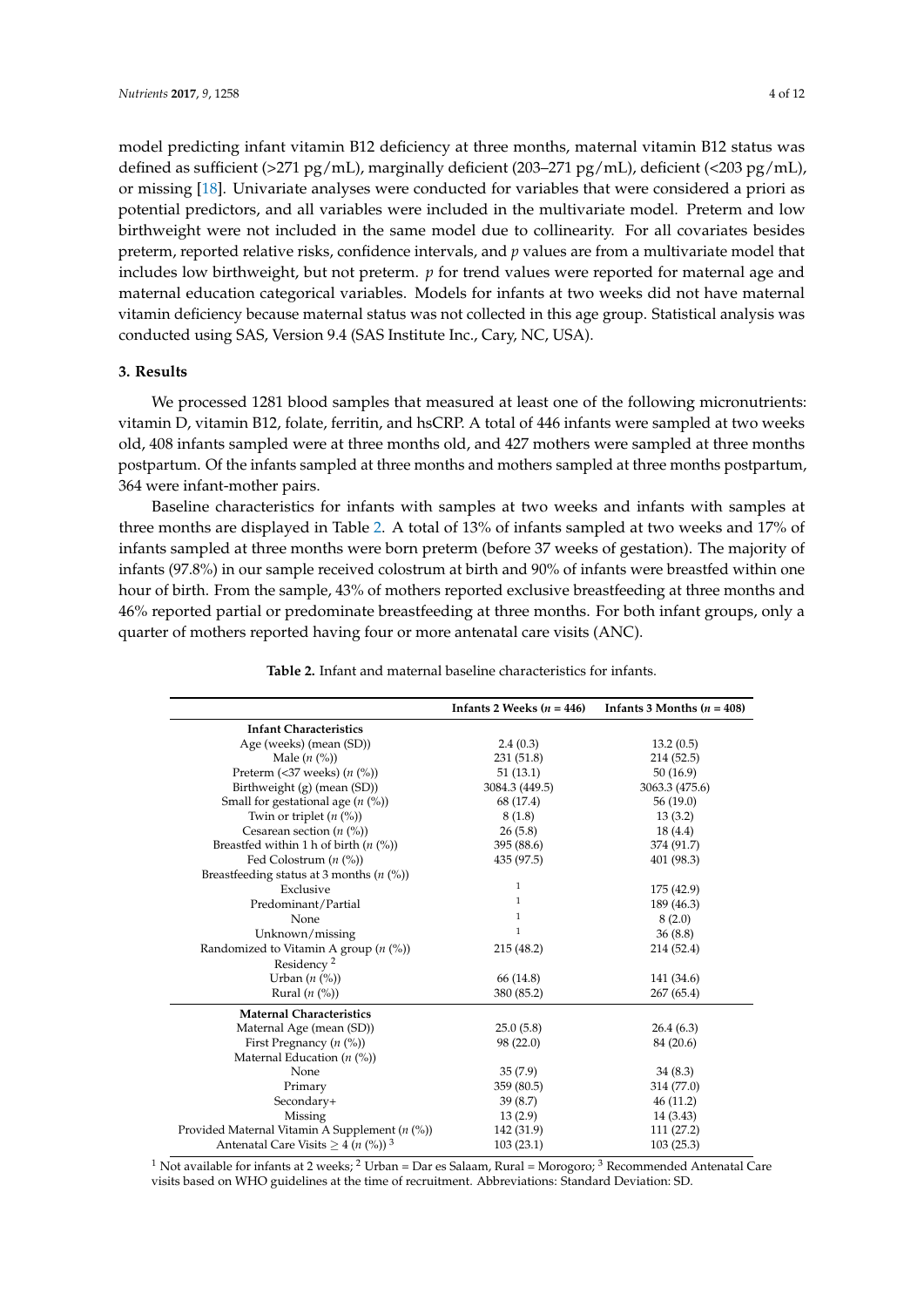Descriptive statistics for infants' and mothers' micronutrient statuses are displayed in Table [3.](#page-5-0) On average, infants at three months had higher vitamin D levels (nmol/L), vitamin B12 (pg/mL), folate (ng/mL) levels, and lower ferritin (ng/mL) levels than infants two weeks old. For infants two weeks old, 62.6% were categorized as deficient in vitamin D and 26.4% were deficient in vitamin B12. No infants at two weeks of age had deficiencies in folate or iron. For infants at three months,  $8.6\%$  were categorized as deficient in vitamin  ${\rm D}$  and  $48.4\%$  were categorized as insufficient deficient in vitamin D. 13.3% of infants at three months were categorized as vitamin B12 deficient and 16.7% were categorized as insufficient in vitamin B12. Less than 1% of infants at three months were categorized as deficient in folate or iron (Figure [1\)](#page-5-1).

<span id="page-5-0"></span>

|                        | <b>Infants Two Weeks</b> |                                                |                            |     | <b>Infants Three Months</b> |                            | <b>Mothers Three Months</b><br>Postpartum |                  |                            |
|------------------------|--------------------------|------------------------------------------------|----------------------------|-----|-----------------------------|----------------------------|-------------------------------------------|------------------|----------------------------|
|                        | $\boldsymbol{n}$         | Mean<br>(SD)                                   | Median<br>$(Q1, Q3)$ *     | n   | Mean<br>(SD)                | Median<br>$(Q1, Q3)^*$     | n                                         | Mean<br>(SD)     | Median<br>$(Q1, Q3)^*$     |
| Vitamin D<br>(mmol/L)  | 428                      | 47.6<br>(14.8)                                 | 45.5<br>$(37.1 - 55.6)$    | 405 | 75.0 (21.5)                 | 72.7<br>$(60.6 - 86.0)$    | 427                                       | 63.7<br>(14.8)   | 61.8<br>$(53.3 - 71.6)$    |
| Vitamin B12<br>(pg/mL) | 254                      | 310.3<br>(154.0)                               | 279.6<br>$(197.3 - 378.9)$ | 324 | 370.7<br>(190.8)            | 332.1<br>$(248.3 - 434.8)$ | 427                                       | 434.6<br>(202.3) | 395.4<br>$(286.8 - 523.5)$ |
| Folate $(ng/mL)$       | 253                      | 15.5<br>(5.8)                                  | 14.3<br>$(11.2 - 18.3)$    | 324 | 20.9(8.1)                   | 19.4<br>$(15.2 - 27.8)$    | 427                                       | 7.3(4.4)         | 6.1<br>$(4.4 - 8.8)$       |
| Ferritin $(ng/mL)$     | 250                      | 274.2<br>318.9<br>(192.9)<br>$(192.2 - 393.8)$ |                            | 324 | 142.1<br>(165.2)            | 102.8<br>$(59.9 - 170.2)$  | 427                                       | 39.4<br>(44.2)   | 25.9<br>$(14.6 - 47.7)$    |

**Table 3.** Descriptive statistics for infant and mothers micronutrient status.

centile

<span id="page-5-1"></span>

**Figure 1.** Micronutrient status of infants two weeks and three months of age. Y‐axis indicates **Figure 1.** Micronutrient status of infants two weeks and three months of age. Y-axis indicates percentage. X‐axis indicates micronutrient. percentage. X-axis indicates micronutrient.

For mothers at three months postpartum, 14.8% were deficient in vitamin D and 67.2% were For mothers at three months postpartum, 14.8% were deficient in vitamin D and 67.2% were categorized as insufficient; 5.2% of mothers were vitamin B12 deficient, while 25.6% of mothers were categorized as insufficient; 5.2% of mothers were vitamin B12 deficient, while 25.6% of mothers were categorized as insufficient for vitamin B12; 19.0% of mothers were deficient in folate and 26.0% of categorized as insufficient for vitamin B12; 19.0% of mothers were deficient in folate and 26.0% of mothers were deficient in ferritin (Figure 2). mothers were deficient in ferritin (Figure [2\)](#page-6-0).

We identified several predictors of infant vitamin D deficiency at two weeks and three months (Table [4\)](#page-7-0). For infants at two weeks, maternal education level was the main predictor of Vitamin D deficiency. Infants at two weeks whose mothers received at least a secondary education were at twice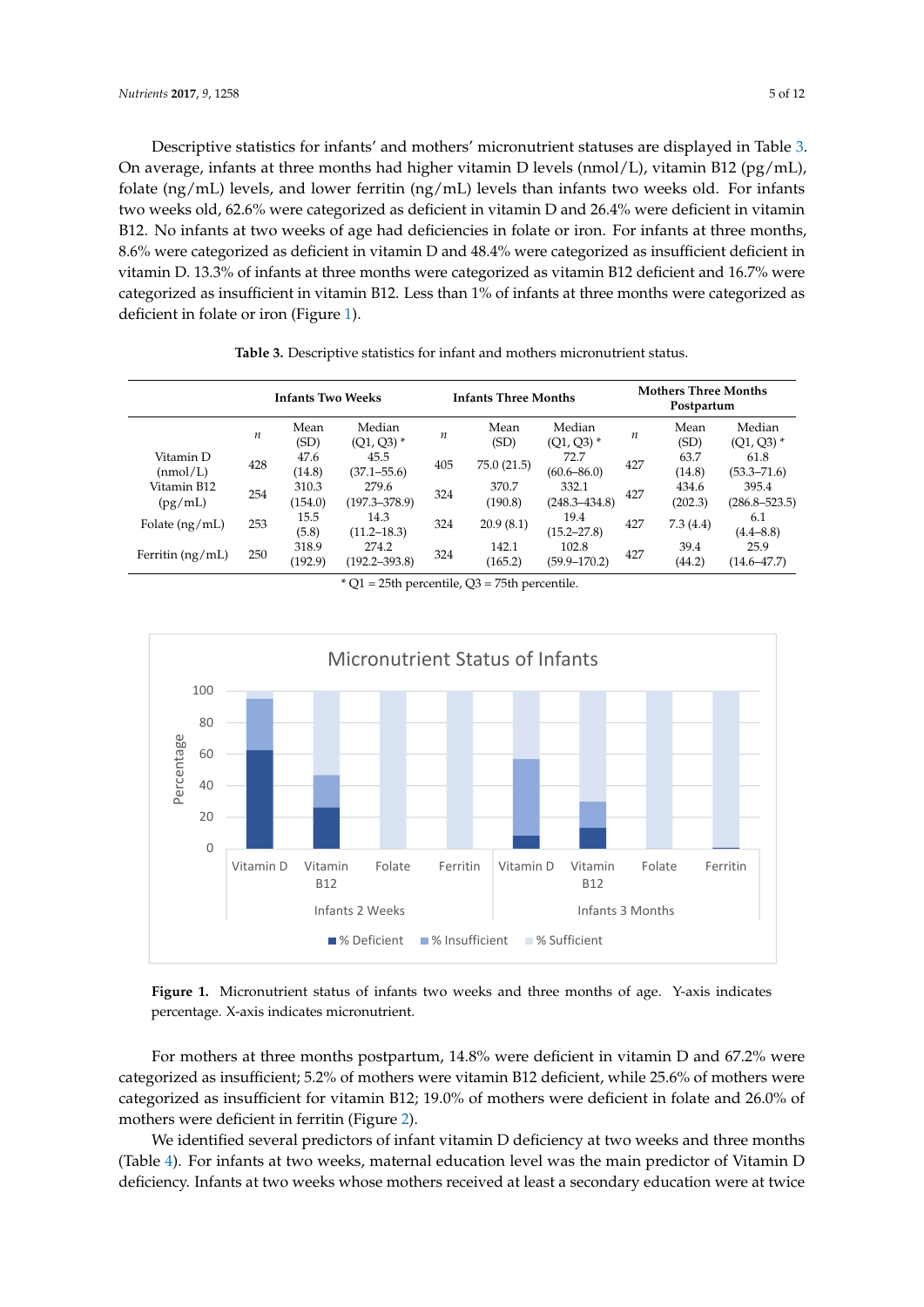the risk of being deficient in vitamin D than those whose mothers received no education. For infants at the risk of being deficient in vitamin D than those whose mothers received no education. For infants three months, infants who weighed less than 2500  ${\rm g}$  (low birthweight) at birth had 4.4 times the risk of being deficient in vitamin D compared to infants who weighed more than 2500 g at birth (multivariate Relative Risk (RR): 4.37, 95% Confidence Interval (CI): 1.95, 9.77). Infants at three months living in an urban area had nearly three times the risk of being deficient in vitamin D compared to infants living in rural area (multivariate RR: 2.95, 95% CI: 1.46, 5.97). In addition, infants at three months born to mothers who had some primary education had 5.2 times the risk of being deficient in vitamin D, and infants born to mothers with some secondary education had  $8.5$  times the risk of being deficient  $\,$ in vitamin D compared to infants whose mothers received no education ( $p$  for trend: 0.03). Finally, infants at three months whose mothers were vitamin D deficient ( $<$ 50 nmol/L) had 2.8 times the risk of being deficient in vitamin D compared to infants whose mothers were not deficient in vitamin D (multivariate RR: 2.83*,* 95% CI: 1.45*,* 5.52).

<span id="page-6-0"></span>

**Figure 2.** Micronutrient status of mothers three months postpartum. Y-axis indicates percentage. axis indicates micronutrient. X-axis indicates micronutrient.

We also found several predictors for infant vitamin B12 deficiency for infants at two weeks and We also found several predictors for infant vitamin B12 deficiency for infants at two weeks and three months of age (Table [5\)](#page-8-0). For infants at two weeks, maternal age was the main predictor of infant vitamin B12 status. As maternal age increased the relative risk of an infant at two weeks being deficient in vitamin B12 increases (*p* for trend = 0.0006), yet for infants at three months increased deficient in vitamin B12 increases (*p* for trend = 0.0006), yet for infants at three months increased maternal age potentially decreased risk of deficiency but not a significant predictor of infant vitamin maternal age potentially decreased risk of deficiency but not a significant predictor of infant vitamin B12 status. For infants at three months, infants whose mothers were marginally vitamin B12 deficient B12 status. For infants at three months, infants whose mothers were marginally vitamin B12 deficient (203–271 pg/mL) had four times the risk of being deficient in vitamin B12 compared to infants whose (203–271 pg/mL) had four times the risk of being deficient in vitamin B12 compared to infants whose mothers were not deficient in vitamin B12 (multivariate RR: 4.06, 95% CI:1.88, 8.70). Infants at three months whose mothers were vitamin B12 deficient (<203 pg/mL) had 9.6 times the risk of deficient in vitamin B12 compared to infants whose mothers were not deficient in vitamin B12 being deficient in vitamin B12 compared to infants whose mothers were not deficient in vitamin B12 (multivariate RR: 9.63, 95% CI: 4.83, 19.17). (multivariate RR: 9.63, 95% CI: 4.83, 19.17).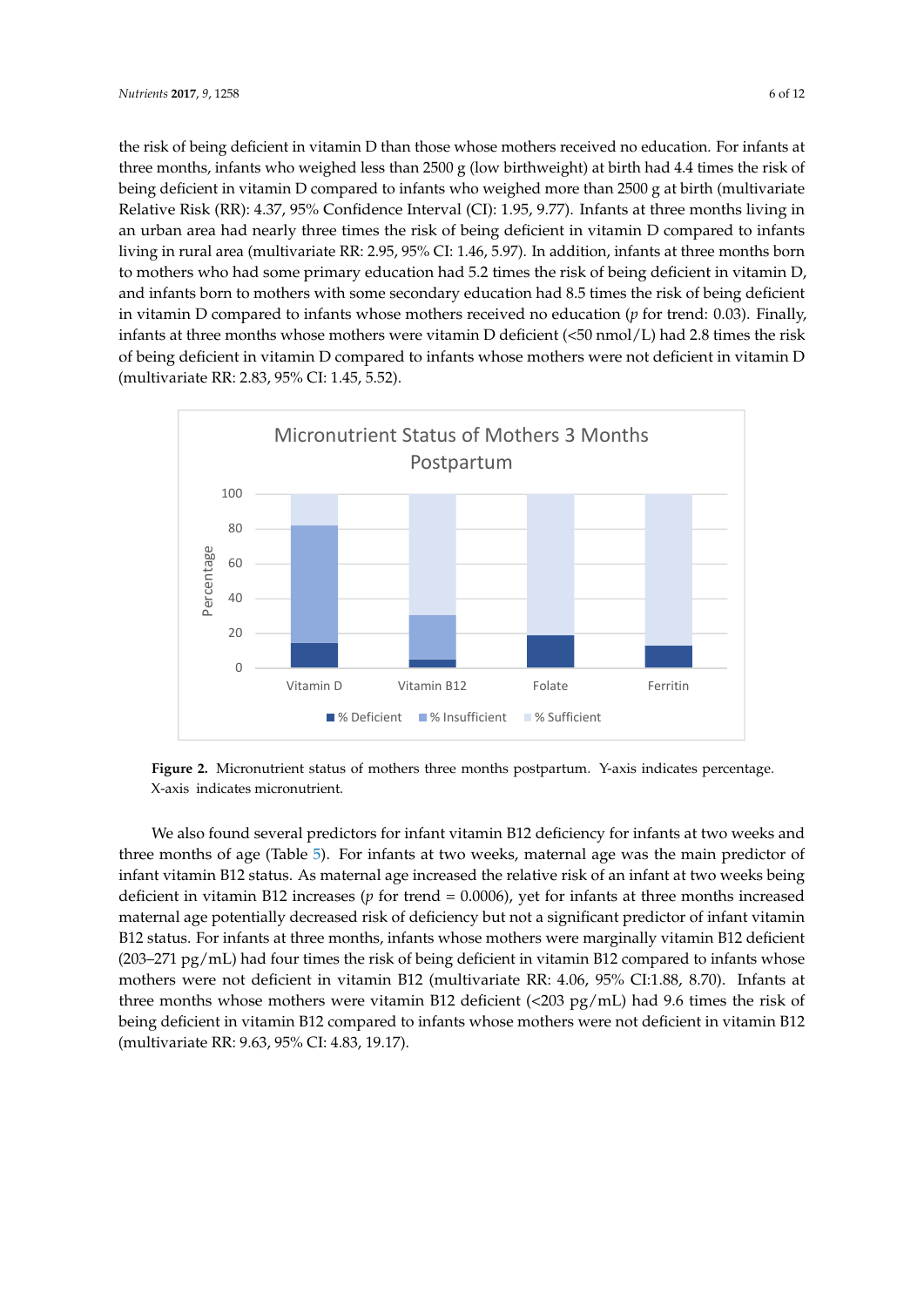|                                                                                                       |                                                   |                                                                        | <b>Infants Three Months</b> |                                                                       |              |                                                 |                                                                       |         |                                                                       |         |
|-------------------------------------------------------------------------------------------------------|---------------------------------------------------|------------------------------------------------------------------------|-----------------------------|-----------------------------------------------------------------------|--------------|-------------------------------------------------|-----------------------------------------------------------------------|---------|-----------------------------------------------------------------------|---------|
|                                                                                                       |                                                   | Univariate                                                             |                             | Multivariate                                                          |              |                                                 | Univariate                                                            |         | Multivariate <sup>5</sup>                                             |         |
|                                                                                                       | $n\left(\%\right)$                                | <b>RR (95% CI)</b>                                                     | p Value                     | <b>RR (95% CI)</b>                                                    | p Value      | $n\left(\%\right)$                              | <b>RR (95% CI)</b>                                                    | p Value | RR (95% CI)                                                           | p Value |
| Low Birthweight $1$                                                                                   | 28(6.5)                                           | 1.03(0.77, 1.37)                                                       | 0.85                        | 0.99(0.75, 1.33)                                                      | 1.00         | 31(7.7)                                         | 3.02(1.43, 6.34)                                                      | 0.004   | 4.37 (1.95, 9.77)                                                     | 0.0003  |
| Preterm <sup>2</sup>                                                                                  | 50(13.4)                                          | 0.95(0.74, 1.21)                                                       | 0.66                        | 0.93(0.73, 1.18)                                                      | 0.57         | 50(17.1)                                        | 1.48(0.67, 3.26)                                                      | 0.33    | 1.57(0.72, 3.45)                                                      | 0.26    |
| Male                                                                                                  | 225(52.6)                                         | 0.96(0.83, 1.11)                                                       | 0.56                        | 0.97(0.84, 1.11)                                                      | 0.63         | 212 (52.4)                                      | 0.96(0.51, 1.82)                                                      | 0.91    | 0.97(0.53, 1.77)                                                      | 0.92    |
| Urban Residence <sup>3</sup>                                                                          | 66 (15.4)                                         | 1.05(0.86, 1.27)                                                       | 0.63                        | 1.10(0.90, 1.34)                                                      | 0.37         | 141 (34.8)                                      | 1.98(1.06, 3.72)                                                      | 0.03    | 2.95(1.46, 5.97)                                                      | 0.003   |
| ANC < $4^4$                                                                                           | 232 (69.9)                                        | 1.00(0.83, 1.2)                                                        | 0.99                        | 1.03(0.85, 1.23)                                                      | 0.79         | 218(67.9)                                       | 1.08(0.46, 2.54)                                                      | 0.86    | 1.21(0.52, 2.81)                                                      | 0.65    |
| Maternal Education<br>None<br>Primary $(1-7)$<br>Secondary+ $($ >7 $)$                                | 34(8.2)<br>342 (82.4)<br>39(9.4)                  | Ref(1.00)<br>1.57(1.10, 2.24)<br>2.03(1.39, 2.96)                      | $< 0.0001$ *                | Ref(1.00)<br>1.58(1.10, 2.26)<br>2.05(1.40, 3.00)                     | $< 0.0001$ * | 34(8.7)<br>312(79.8)<br>45(11.5)                | Ref(1.00)<br>4.46 (0.62, 32.00)<br>5.33 (0.65, 43.91)                 | $0.17*$ | Ref(1.00)<br>5.15 (1.04, 25.53)<br>8.45 (1.45, 49.18)                 | $0.03*$ |
| Maternal Age (years)<br>$<$ 20<br>$20 - 25$<br>$26 - 29$<br>$30+$                                     | 78 (18.2)<br>171 (40.0)<br>81 (18.9)<br>98 (22.9) | Ref (1.00)<br>0.86(0.72, 1.04)<br>0.79(0.62, 1.00)<br>0.93(0.76, 1.14) | 0.52                        | Ref(1.00)<br>0.84(0.70, 1.01)<br>0.80(0.63, 1.02)<br>0.94(0.77, 1.14) | 0.70         | 65(16.1)<br>129(31.9)<br>83 (20.5)<br>128(31.6) | Ref(1.00)<br>0.71(0.23, 2.14)<br>1.88(0.70, 5.07)<br>1.12(0.41, 3.08) | $0.37*$ | Ref(1.00)<br>0.55(0.16, 1.85)<br>1.95(0.72, 5.32)<br>1.21(0.45, 3.26) | $0.16*$ |
| Maternal Vitamin D Status<br>Maternal Vitamin D<br>$>50$ nmol/L<br>Maternal Vitamin D<br>$<$ 50nmol/L | n/a<br>n/a                                        | n/a<br>n/a                                                             |                             | n/a<br>n/a                                                            |              | 307(75.8)<br>54(15.0)                           | Ref(1.00)<br>3.29(1.66, 6.52)                                         | 0.0006  | Ref(1.00)<br>2.83(1.45, 5.52)                                         | 0.002   |

Table 4. Predictors for vitamin D deficiency (<50 nmol/L) for infants.

<span id="page-7-0"></span> $1$  <2500 g; <sup>2</sup> <37 weeks; <sup>3</sup> Reference group: Rural residence. Urban defined as those residing in Dar es Salaam. Rural defined as those residing in Morogoro; <sup>4</sup> Reference Group: Those who received four or more ANC visits; <sup>5</sup> Includes all covariates run in the univariate model. Preterm and low birthweight were not included in the same model. For all covariates besides preterm, reported RR and *p* values are from model that included low birthweight. For preterm covariates, RR and p values were reported from multivariate models without low birthweight; \* *p* for trend. Abbreviations: Reference: Ref.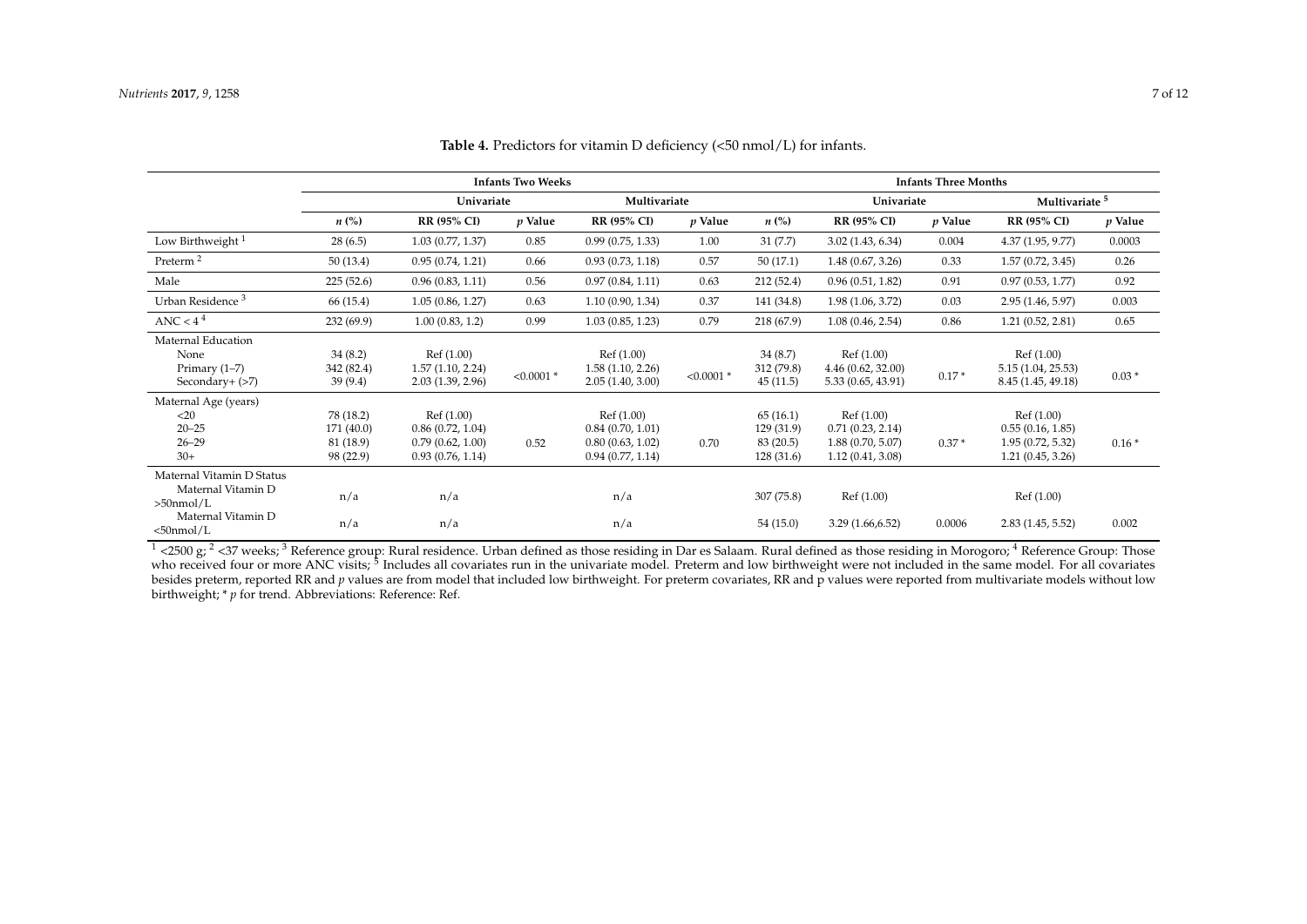|                                                                                                                                                       | <b>Infants Two Weeks</b>                      |                                                                       |          |                                                                        |         |                                                | <b>Infants Three Months</b>                                           |                    |                                                                       |                    |  |
|-------------------------------------------------------------------------------------------------------------------------------------------------------|-----------------------------------------------|-----------------------------------------------------------------------|----------|------------------------------------------------------------------------|---------|------------------------------------------------|-----------------------------------------------------------------------|--------------------|-----------------------------------------------------------------------|--------------------|--|
|                                                                                                                                                       | Univariate                                    |                                                                       |          | Multivariate <sup>6</sup>                                              |         |                                                | Univariate                                                            |                    | Multivariate <sup>6</sup>                                             |                    |  |
|                                                                                                                                                       | $n\ (\%)$                                     | RR (95% CI)                                                           | p Value  | RR (95% CI)                                                            | p Value | $n\ (\%)$                                      | <b>RR (95% CI)</b>                                                    | p Value            | RR (95% CI)                                                           | p Value            |  |
| Low Birthweight <sup>1</sup>                                                                                                                          | 18(7.1)                                       | 0.83(0.34, 2.03)                                                      | 0.69     | 0.93(0.42, 2.07)                                                       | 0.86    | 26(8.0)                                        | 1.51(0.65, 3.50)                                                      | 0.34               | 1.06(0.43, 2.56)                                                      | 0.89               |  |
| Preterm <sup>2</sup>                                                                                                                                  | 30(14.3)                                      | 0.75(0.35, 1.59)                                                      | 0.45     | 0.85(0.39, 1.83)                                                       | 0.67    | 31(13.6)                                       | 0.71(0.23, 2.19)                                                      | 0.55               | 0.65(0.24, 1.79)                                                      | 0.41               |  |
| Male                                                                                                                                                  | 140(55.1)                                     | 0.89(0.59, 1.34)                                                      | 0.58     | 0.87(0.58, 1.30)                                                       | 0.49    | 176 (54.3)                                     | 1.29(0.73, 2.28)                                                      | 0.39               | 1.11(0.65, 1.91)                                                      | 0.70               |  |
| Urban Residence <sup>3</sup>                                                                                                                          | 62(24.4)                                      | 0.68(0.39, 1.18)                                                      | 0.17     | 0.64(0.36, 1.14)                                                       | 0.13    | 140(43.2)                                      | 0.63(0.35, 1.15)                                                      | 0.14               | 1.01(0.57, 1.80)                                                      | 0.98               |  |
| ANC < $4^4$                                                                                                                                           | 142 (69.6)                                    | 1.04(0.63, 1.71)                                                      | 0.89     | 0.99(0.60, 1.63)                                                       | 0.97    | 171(64.5)                                      | 1.47(0.71, 3.02)                                                      | 0.30               | 1.68(0.84, 3.37)                                                      | 0.14               |  |
| Maternal Education                                                                                                                                    |                                               |                                                                       |          |                                                                        |         |                                                |                                                                       |                    |                                                                       |                    |  |
| None<br>Primary $(1-7)$<br>Secondary $+(>7)$                                                                                                          | 20(8.2)<br>197 (80.4)<br>28(11.4)             | Ref(1.00)<br>1.25(0.59, 2.65)<br>1.73(0.72, 4.12)                     | $0.20*$  | Ref(1.00)<br>1.32(0.64, 2.73)<br>1.84(0.79, 4.25)                      | $0.12*$ | 27(8.6)<br>248 (79.0)<br>39(12.4)              | Ref (1.00)<br>0.82(0.37, 1.82)<br>0.63(0.19, 2.06)                    | $0.55*$            | Ref(1.00)<br>0.76(0.39, 1.49)<br>0.94(0.30, 2.88)                     | $0.86*$            |  |
| Maternal Age (years)                                                                                                                                  |                                               |                                                                       |          |                                                                        |         |                                                |                                                                       |                    |                                                                       |                    |  |
| $<$ 20<br>$20 - 25$<br>$26 - 29$<br>$30+$                                                                                                             | 38(15.0)<br>112(44.1)<br>47(18.5)<br>57(22.4) | Ref(1.00)<br>2.21(0.82, 5.91)<br>3.23(1.18, 8.87)<br>3.50(1.30, 9.39) | $0.001*$ | Ref(1.00)<br>2.29(0.84, 6.22)<br>3.44 (1.22, 9.71)<br>3.66(1.35, 9.92) | 0.0006  | 53(16.4)<br>104(32.1)<br>67(20.7)<br>100(30.9) | Ref(1.00)<br>0.31(0.14, 0.71)<br>0.67(0.33, 1.37)<br>0.45(0.22, 0.93) | $0.23*$            | Ref(1.00)<br>0.45(0.20, 1.02)<br>1.01(0.51, 2.00)<br>0.49(0.24, 1.01) | $0.18*$            |  |
| Maternal Vitamin B12 Status <sup>5</sup><br>Maternal Vitamin B12 Sufficiency<br>Maternal Vitamin B12 Insufficiency<br>Maternal Vitamin B12 Deficiency | n/a<br>n/a<br>n/a                             | n/a<br>n/a<br>n/a                                                     |          | n/a<br>n/a<br>n/a                                                      |         | 227(70.1)<br>48(16.6)<br>14(4.8)               | Ref (1.00)<br>3.72 (1.80, 7.68)<br>9.27(4.69, 18.30)                  | 0.0004<br>< 0.0001 | Ref(1.00)<br>4.06(1.88, 8.70)<br>9.63 (4.83, 19.17)                   | 0.0003<br>< 0.0001 |  |

#### **Table 5.** Predictors for vitamin B12 deficiency for infants.

<span id="page-8-0"></span> $^{-1}$  <2500 g;  $^2$  <37 weeks;  $^3$  Reference group: Rural residence. Urban defined as those residing in Dar Es Salaam. Rural defined as those residing in Morogoro;  $^4$  Reference Group: Those who received four or more ANC visits; <sup>5</sup> Vitamin B12 Cutoffs are displayed in Table [1;](#page-3-1) <sup>6</sup> Includes all covariates run in the univariate model. Preterm and low birthweight were not included in the same model. For all covariates besides preterm, reported RR and p values are from model that included low birthweight. For preterm covariates, RR and *p* values were reported from multivariate models without low birthweight; \* *p* for trend.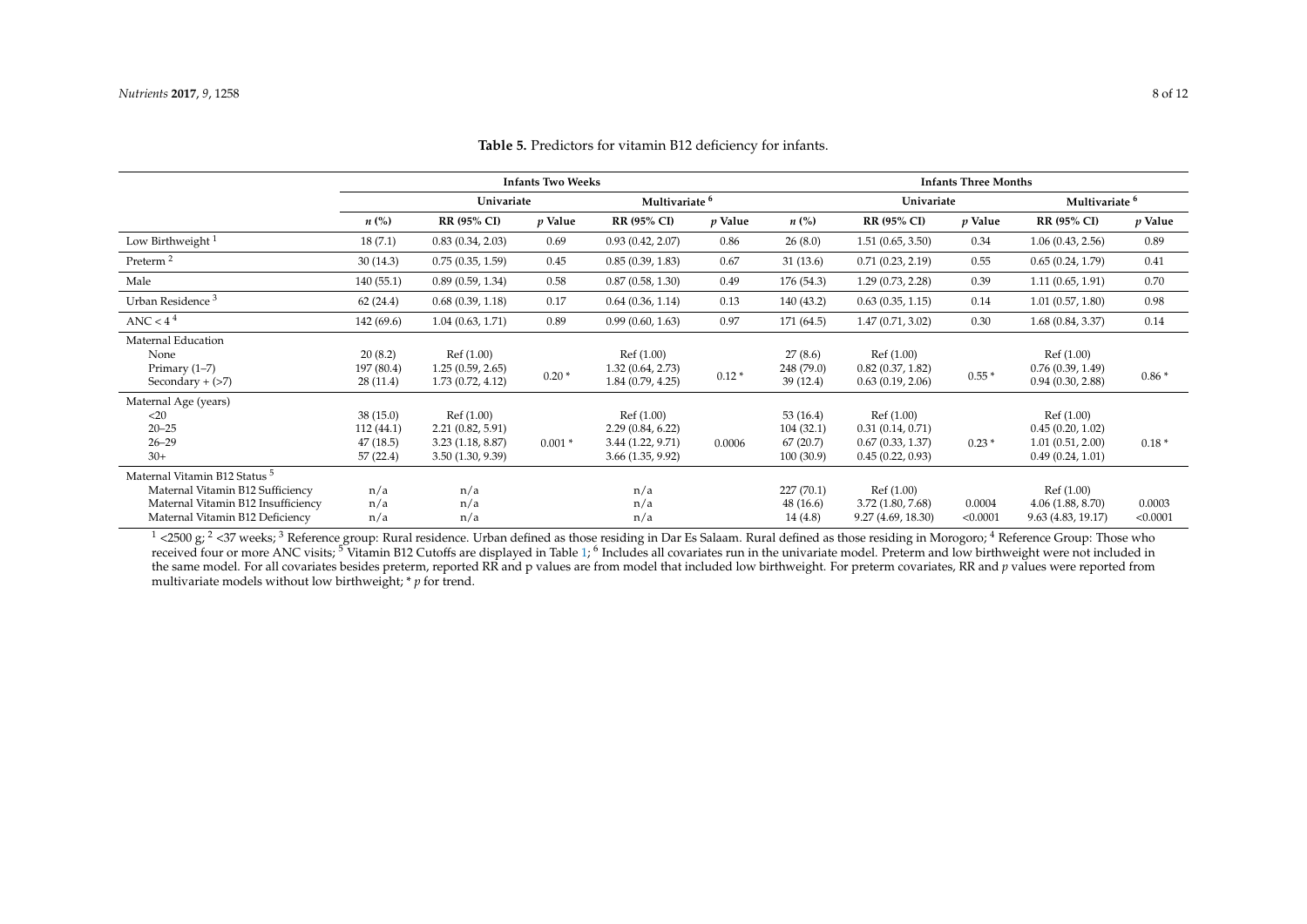# **4. Discussion**

This study characterized the micronutrient status and identified predictors of micronutrient deficiency for young infants at two weeks and three months. In this Tanzanian cohort of infants and mothers, we found that some degree of maternal micronutrient deficiency was prevalent for all micronutrients assessed in this study. For infants at two weeks and three months, micronutrient deficiency was prevalent only for vitamin D and vitamin B12, but not for folate or iron. Our study found that over 60% of infants at two weeks were deficient in vitamin D. By the age of three months prevalence of vitamin D deficiency drops significantly to approximately 9%, but still greater than 40% of infants at three months were insufficient in vitamin D. Results from the three month cohort are consistent with other studies in Kenya and Uganda that found that a significant proportion of infants and children were at least marginally vitamin D deficient [\[38,](#page-12-10)[39\]](#page-12-11). Our study also found that at two weeks of age, nearly 30% of infants were deficient and 20% were insufficient in vitamin B12, while 13% and 17% of infants at three months were vitamin B12 deficient and insufficient, respectively. While there is limited evidence from other studies conducted in East Africa regarding infant vitamin B12 status, these results are consistent with a study in Nepal that found that 17% of infants were vitamin B12 deficient and 40% were marginally deficient [\[11\]](#page-11-6).

Few epidemiological studies have examined micronutrient status of infants less than six months; therefore, little is known about how micronutrient status changes over time during infancy. Although our data is not longitudinal, our results suggest that on average vitamin B12, folate, and vitamin D are lower in the first few weeks of life than at three months of age, while ferritin is higher in the first few weeks of life and then declines. A randomized longitudinal study in New Zealand also found that infant serum vitamin D increases steadily from birth to six months of age in the placebo group [\[40\]](#page-12-12). At birth and in early infancy, sources of infant serum vitamin D are primarily from maternal sources of vitamin D and as the child gets older, there is greater opportunity for the infant to synthesize vitamin D from ultraviolet light. The changes in ferritin levels during infancy are well documented in the literature and indicate that ferritin may not be the best measure of iron deficiency during this time period of life unless more precise cutoff points for deficiency are established [\[41\]](#page-12-13). Further longitudinal research is necessary to determine normal micronutrient levels in infancy and if low levels of micronutrients at infancy are predictors of deficiency later in life.

This study reports that infants at three months who were less than 2500 g at birth, residing in an urban area, whose mothers had attained higher levels of education, or whose mothers were vitamin D deficient were more likely to be vitamin D deficient. These results are consistent with other studies that show that infant vitamin D deficiency is associated with low birthweight and maternal vitamin D status [\[11\]](#page-11-6). Infants born to mothers with adequate vitamin D levels should have adequate vitamin D levels for their first eight weeks of life [\[42\]](#page-12-14). If the mother's stores are insufficient during pregnancy, infants may be born with low vitamin D levels and vitamin D concentration in breastmilk may be low [\[40\]](#page-12-12). The association between infant vitamin D deficiency and higher maternal education and urban residence may be explained by the amount of direct sunlight an infant receives. Unfortunately, data on the amount of direct sunlight was not available for this population, but we hypothesize that infants born to mothers with higher levels of education may be less likely to spend long periods outdoors. Similarly, infants in urban areas may spend less time outdoors than their rural peers.

Additionally, we found that the main predictor of infant vitamin B12 deficiency was the maternal vitamin B12 status. Infants whose mothers were vitamin B12 deficient had more than nine times the risk of being deficient in vitamin B12, and infants whose mothers were marginally deficient in vitamin B12 had four times the risk of being deficient than infants whose mothers were vitamin B12 sufficient, indicating a dose–response relationship. The only source of vitamin B12 for infants is breastmilk. Vitamin B12 concentrations in breastmilk are dependent on maternal vitamin B12 status [\[23\]](#page-11-17). Few studies have examined the effect of vitamin B12 supplementation in pregnancy, but a randomized trial in India found that supplementing women during pregnancy and early lactation significantly increased maternal and infant vitamin B12 serum concentrations [\[43\]](#page-12-15).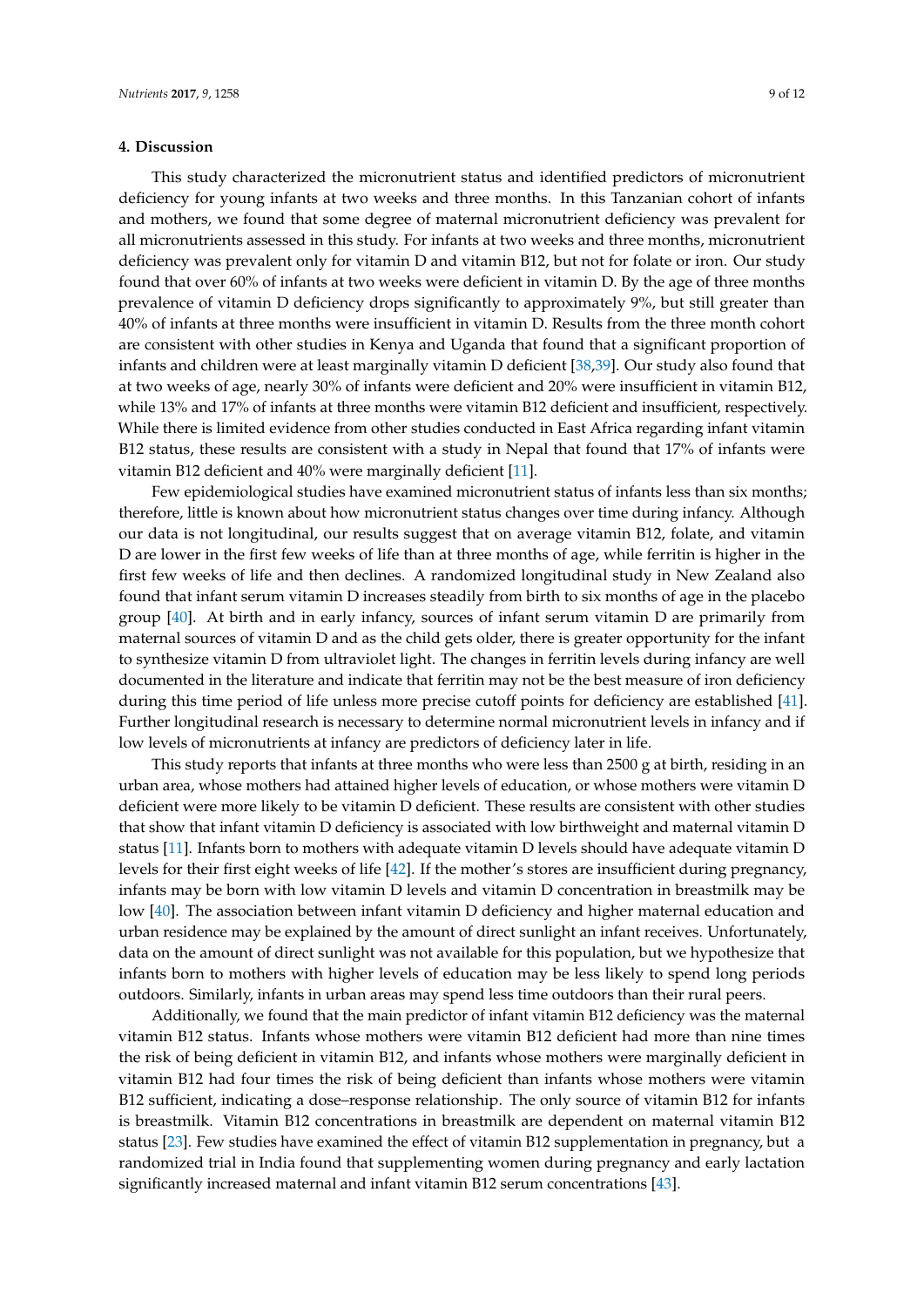Interestingly, while there is significant vitamin D and vitamin B12 deficiency in infants, there are very few cases of folate or iron deficiency in our study cohort. This may be due to the fact that antenatal care recommendations in Tanzania per WHO guidelines provide prenatal supplements with iron and folic acid, but do not provide supplements for vitamin B12 or vitamin D [\[44\]](#page-12-16). In 2016, the WHO updated their antenatal care recommendations and now recommend eight antenatal care visits [\[45\]](#page-12-17). These new guidelines still recommend routine supplementation for iron folic-acid, but still do not recommend routine supplementation for vitamin D and vitamin B12 during antenatal care visits due to limited evidence currently available.

This study has a few limitations. First, study participants came from a large randomized trial recruiting from Morogoro and Dar es Salaam study areas, hence the results may not be generalizable to all regions of Tanzania. In addition, micronutrient cutoffs for vitamin D, vitamin B12, and folate are based on cutoff points for adults. These cutoff points may not be most appropriate for young infants. One of the main challenges of our analysis was the lack of well-defined cutoff points for infants at two weeks, and we did not have information about maternal vitamin status at two weeks. Furthermore, only 25% of infants and mothers had hsCRP measured, therefore we could not adjust ferritin levels for acute phase infection. Additionally, we chose to measure serum folate because it is easier to measure in the field, but it is not as robust as red cell folate. In addition, serum folate fluctuates with intake therefore is a better measurement of short-term deficiency, rather than long-term status. Lastly, this was not a longitudinal study. Infants measured at two weeks were not the same infants measured at three months and thus we could not assess changes in micronutrient status over time. Our study has several strengths. Few studies have previously examined multiple micronutrient deficiencies in young infants. In addition, this is one of the few studies that has data on both infant and maternal micronutrient status for infants at three months.

# **5. Conclusions**

Overall, we found a significant proportion of infants were either deficient or marginally deficient in vitamin D and vitamin B12, particularly among infants at two weeks, and that maternal status for vitamin D and vitamin B12 were significant predictors of infant micronutrient deficiency for infants at three months. Further research is necessary to determine the burden of micronutrient deficiencies in infancy in other settings, and to examine the potential benefits of improving infants' status through incorporating vitamin D and vitamin B12 supplements into the currently provided routine prenatal supplements or through direct infant supplementation.

**Acknowledgments:** This study was funded by a grant from the Bill & Melinda Gates Foundation to WHO.

**Author Contributions:** A.L.B., E.R.S., C.S., and W.W.F. drafted the article, with input from all authors. A.L.B., E.R.S., and W.W.F. analyzed the data. E.R.S., A.M., C.B., R.A.N., S.M., C.S., H.M. and W.W.F. participated in field implementation. All authors read and approved the final version of the paper.

**Conflicts of Interest:** The authors declare no conflict of interest.

# **References**

- <span id="page-10-0"></span>1. Wang, H.; Bhutta, Z.A.; Coates, M.M.; Coggeshall, M.; Dandona, L.; Diallo, K.; Franca, E.B.; Fraser, M.F.; Nancy, G.; Peter, W.; et al. Global, regional, national, and selected subnational levels of stillbirths, neonatal, infant, and under-5 mortality, 1980–2015: A systematic analysis for the Global Burden of Disease Study 2015. *Lancet* **2016**, *388*, 1725–1774. [\[CrossRef\]](http://dx.doi.org/10.1016/S0140-6736(16)31575-6)
- <span id="page-10-1"></span>2. UNDP. Sustainable Development Goals: Goal 3: Good Health and Well Being: Goal 3 Targets. Available online: [http://www.undp.org/content/undp/en/home/sustainable-development-goals/goal-](http://www.undp.org/content/undp/en/home/sustainable-development-goals/goal-3-good-health-and-well-being/targets/)[3-good-health-and-well-being/targets/](http://www.undp.org/content/undp/en/home/sustainable-development-goals/goal-3-good-health-and-well-being/targets/) (accessed on 30 April 2017).
- <span id="page-10-2"></span>3. UN Inter-Agency Group for Child Mortality Estimation. *Levels and Trends in Child Mortality*; Report; UNICEF: New York, NY, USA, 2015. Available online: [https://www.unicef.org/publications/files/Child\\_Mortality\\_](https://www.unicef.org/publications/files/Child_Mortality_Report_2015_Web_9_Sept_15.pdf) [Report\\_2015\\_Web\\_9\\_Sept\\_15.pdf](https://www.unicef.org/publications/files/Child_Mortality_Report_2015_Web_9_Sept_15.pdf) (accessed on 30 April 2017).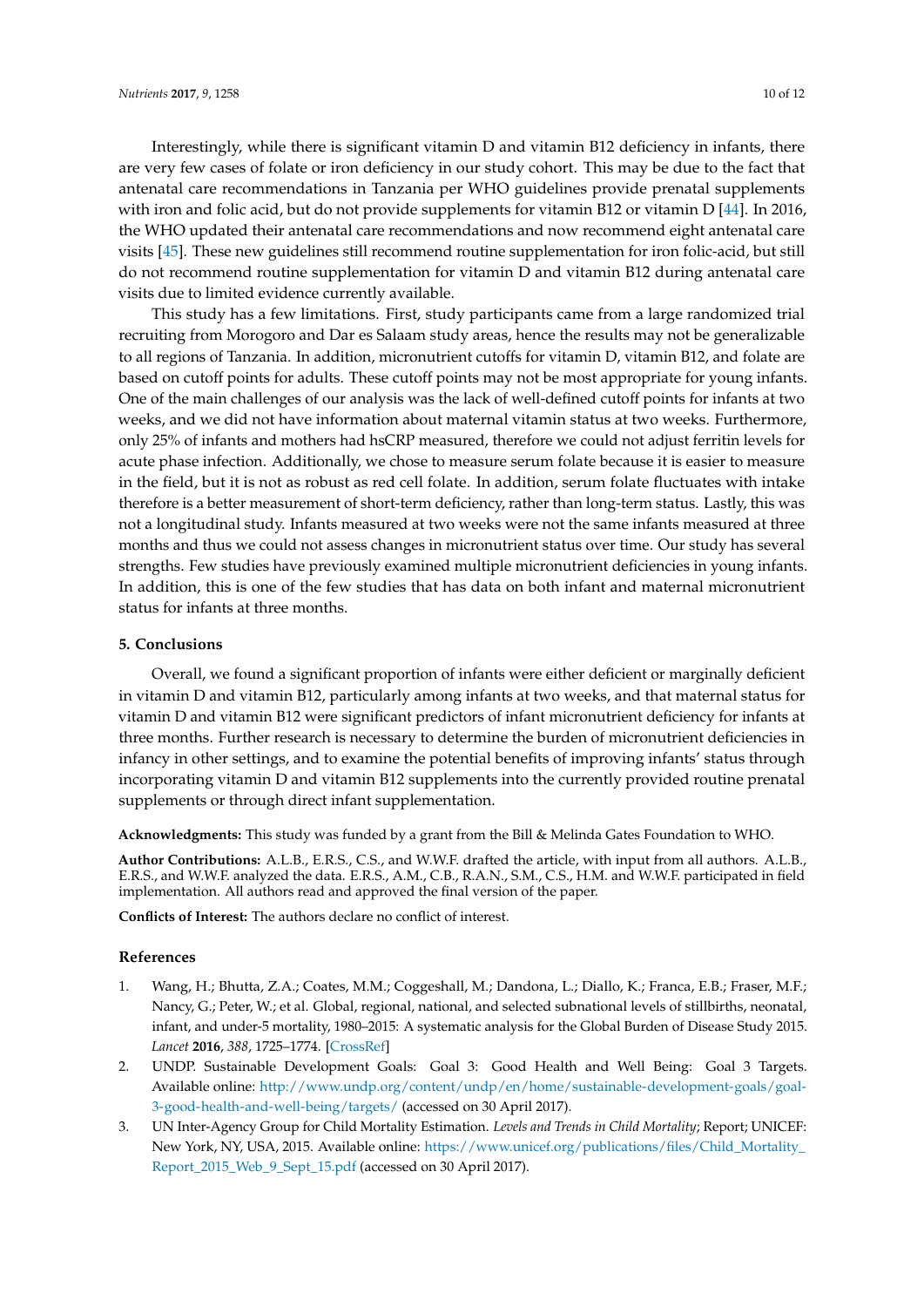- <span id="page-11-0"></span>4. Black, R.E.; Allen, L.H.; Bhutta, Z.A.; Caulfield, L.E.; de Onis, M.; Ezzati, M.; Rivera, J. Maternal and child undernutrition: Global and regional exposures and health consequences. *Lancet* **2008**, *371*, 243–260. [\[CrossRef\]](http://dx.doi.org/10.1016/S0140-6736(07)61690-0)
- <span id="page-11-1"></span>5. Black, R.E.; Morris, S.S.; Bryce, J. Where and why are 10 million children dying every year? *Lancet* **2003**, *361*, 2226–2234. [\[CrossRef\]](http://dx.doi.org/10.1016/S0140-6736(03)13779-8)
- <span id="page-11-2"></span>6. Bailey, R.L.; West, K.P.; Black, R.E. The epidemiology of global micronutrient deficiencies. *Ann. Nutr. Metab.* **2015**, *66* (Suppl. S2), 22–33. [\[CrossRef\]](http://dx.doi.org/10.1159/000371618) [\[PubMed\]](http://www.ncbi.nlm.nih.gov/pubmed/26045325)
- <span id="page-11-3"></span>7. Muthayya, S.; Rah, J.H.; Sugimoto, J.D.; Roos, F.F.; Kraemer, K.; Black, R.E. The Global Hidden Hunger Indices and Maps: An Advocacy Tool for Action. *PLoS ONE* **2013**, *8*, 1–12. [\[CrossRef\]](http://dx.doi.org/10.1371/journal.pone.0067860) [\[PubMed\]](http://www.ncbi.nlm.nih.gov/pubmed/23776712)
- <span id="page-11-4"></span>8. Ruel-Bergeron, J.C.; Stevens, G.A.; Sugimoto, J.D.; Roos, F.F.; Ezzati, M.; Black, R.E.; Kraemer, K. Global update and trends of hidden hunger, 1995–2011: The hidden hunger Index. *PLoS ONE* **2015**, *10*, e0143497. [\[CrossRef\]](http://dx.doi.org/10.1371/journal.pone.0143497) [\[PubMed\]](http://www.ncbi.nlm.nih.gov/pubmed/26673631)
- <span id="page-11-5"></span>9. Hettiarachchi, M.; Liyanage, C. Coexisting micronutrient deficiencies among Sri Lankan pre-school children: A community-based study. *Matern. Child Nutr.* **2012**, *8*, 259–266. [\[CrossRef\]](http://dx.doi.org/10.1111/j.1740-8709.2010.00290.x) [\[PubMed\]](http://www.ncbi.nlm.nih.gov/pubmed/21166995)
- 10. Ahmed, F.; Khan, M.R.; Banu, C.P.; Qazi, M.R.; Akhtaruzzaman, M. The coexistence of other micronutrient deficiencies in anaemic adolescent schoolgirls in rural Bangladesh. *Eur. J. Clin. Nutr.* **2008**, *62*, 365–372. [\[CrossRef\]](http://dx.doi.org/10.1038/sj.ejcn.1602697) [\[PubMed\]](http://www.ncbi.nlm.nih.gov/pubmed/17327866)
- <span id="page-11-6"></span>11. Ulak, M.; Chandyo, R.K.; Thorne-Lyman, A.L.; Henjum, S.; Ueland, P.M.; Midttun, Ø.; Shrestha, P.; Fawzi, W.; Graybill, L.; Strand, T.A. Vitamin Status among Breastfed Infants in Bhaktapur, Nepal. *Nutrients* **2016**, *8*, 149. [\[CrossRef\]](http://dx.doi.org/10.3390/nu8030149) [\[PubMed\]](http://www.ncbi.nlm.nih.gov/pubmed/27005657)
- <span id="page-11-7"></span>12. Pinzone, M.R.; Di Rosa, I.; Malaguarnera, M.; Madeddu, G. Vitamin D deficiency in HIV infection: An underestimated and undertreated epidemic. *Eur. Rev. Med. Pharmacol. Sci.* **2013**, *17*, 1218–1232. [\[PubMed\]](http://www.ncbi.nlm.nih.gov/pubmed/23690192)
- <span id="page-11-8"></span>13. Holick, M.F.; Chen, T.C. Vitamin D deficiency: A worldwide health problem. *Am. J. Clin. Nutr.* **2008**, *87*, 1080–1086. [\[CrossRef\]](http://dx.doi.org/10.1056/NEJMra070553) [\[PubMed\]](http://www.ncbi.nlm.nih.gov/pubmed/17634462)
- <span id="page-11-9"></span>14. Prietl, B.; Treiber, G.; Pieber, T.R.; Amrein, K. Vitamin D and Immune Function. *Nutrients* **2013**, *5*, 2502–2521. [\[CrossRef\]](http://dx.doi.org/10.3390/nu5072502) [\[PubMed\]](http://www.ncbi.nlm.nih.gov/pubmed/23857223)
- <span id="page-11-10"></span>15. Lips, P. Worldwide status of vitamin D nutrition. *J. Steroid Biochem. Mol. Biol.* **2010**, *121*, 297–300. [\[CrossRef\]](http://dx.doi.org/10.1016/j.jsbmb.2010.02.021) [\[PubMed\]](http://www.ncbi.nlm.nih.gov/pubmed/20197091)
- <span id="page-11-11"></span>16. Dror, D.K. Vitamin D status during pregnancy. *Curr. Opin. Obstet. Gynecol.* **2011**, *23*, 422–426. [\[CrossRef\]](http://dx.doi.org/10.1097/GCO.0b013e32834cb791) [\[PubMed\]](http://www.ncbi.nlm.nih.gov/pubmed/21986726)
- <span id="page-11-12"></span>17. Greer, F.R. 25-Hydroxyvitamin D: Functional outcomes in infants and young children. *Am. J. Clin. Nutr.* **2008**, *88*, 529S–533S. [\[PubMed\]](http://www.ncbi.nlm.nih.gov/pubmed/18689395)
- <span id="page-11-13"></span>18. De Benoist, B. Conclusions of a WHO Technical Consultation on Folate and Vitamin B12 Deficiencies. *Food Nutr. Bull.* **2008**, *29*, S238–S244. [\[CrossRef\]](http://dx.doi.org/10.1177/15648265080292S129) [\[PubMed\]](http://www.ncbi.nlm.nih.gov/pubmed/18709899)
- <span id="page-11-14"></span>19. Akcaboy, M.; Malbora, B.; Zorlu, P.; Altınel, E.; Oguz, M.M.; Senel, S. Vitamin B12 Deficiency in Infants. *Indian J. Pediatr.* **2015**, *82*, 619–624. [\[CrossRef\]](http://dx.doi.org/10.1007/s12098-015-1725-3) [\[PubMed\]](http://www.ncbi.nlm.nih.gov/pubmed/25840526)
- <span id="page-11-15"></span>20. Allen, L.H. Vitamin B12 metabolism and status during pregnancy, lactation and infancy. *Adv. Exp. Med. Biol.* **1994**, *352*, 173–186. [\[PubMed\]](http://www.ncbi.nlm.nih.gov/pubmed/7832046)
- <span id="page-11-16"></span>21. Allen, L.H. Causes of vitamin B12 and folate deficiency. *Food Nutr. Bull.* **2008**, *29*, 20–34. [\[CrossRef\]](http://dx.doi.org/10.1177/15648265080292S105) [\[PubMed\]](http://www.ncbi.nlm.nih.gov/pubmed/18709879)
- 22. Casterline, J.E.; Allen, L.H.; Ruel, M.T. Vitamin B-12 deficiency is very prevalent in lactating Guatemalan women and their infants at three months postpartum. *J. Nutr.* **1997**, *127*, 1966–1972. [\[PubMed\]](http://www.ncbi.nlm.nih.gov/pubmed/9311952)
- <span id="page-11-17"></span>23. Cobayashi, F.; Tomita, L.Y.; Augusto, R.A.; D'Almeida, V.; Cardoso, M.A. Genetic and environmental factors associated with vitamin B12 status in Amazonian children. *Public Health Nutr.* **2015**, *18*, 1–9. [\[CrossRef\]](http://dx.doi.org/10.1017/S1368980014003061) [\[PubMed\]](http://www.ncbi.nlm.nih.gov/pubmed/25591618)
- <span id="page-11-18"></span>24. Bjørke-Monsen, A.L.; Ueland, M. Cobalamin status in children. *J. Inherit. Metab. Dis.* **2011**, *34*, 111–119. [\[CrossRef\]](http://dx.doi.org/10.1007/s10545-010-9119-1) [\[PubMed\]](http://www.ncbi.nlm.nih.gov/pubmed/20508991)
- <span id="page-11-19"></span>25. Lamers, Y. Folate recommendations for pregnancy, lactation, and infancy. *Ann. Nutr. Metab.* **2011**, *59*, 32–37. [\[CrossRef\]](http://dx.doi.org/10.1159/000332073) [\[PubMed\]](http://www.ncbi.nlm.nih.gov/pubmed/22123635)
- <span id="page-11-20"></span>26. O'Connor, D.L.; Green, T.; Picciano, M.F. Maternal folate status and lactation. *J. Mammary Gland Biol. Neoplasia* **1997**, *2*, 279–289. [\[CrossRef\]](http://dx.doi.org/10.1023/A:1026388522182) [\[PubMed\]](http://www.ncbi.nlm.nih.gov/pubmed/10882311)
- <span id="page-11-21"></span>27. Balarajan, Y.; Ramakrishnan, U.; Özaltin, E.; Shankar, A.H.; Subramanian, S.V. Anaemia in low-income and middle-income countries. *Lancet* **2011**, *378*, 2123–2135. [\[CrossRef\]](http://dx.doi.org/10.1016/S0140-6736(10)62304-5)